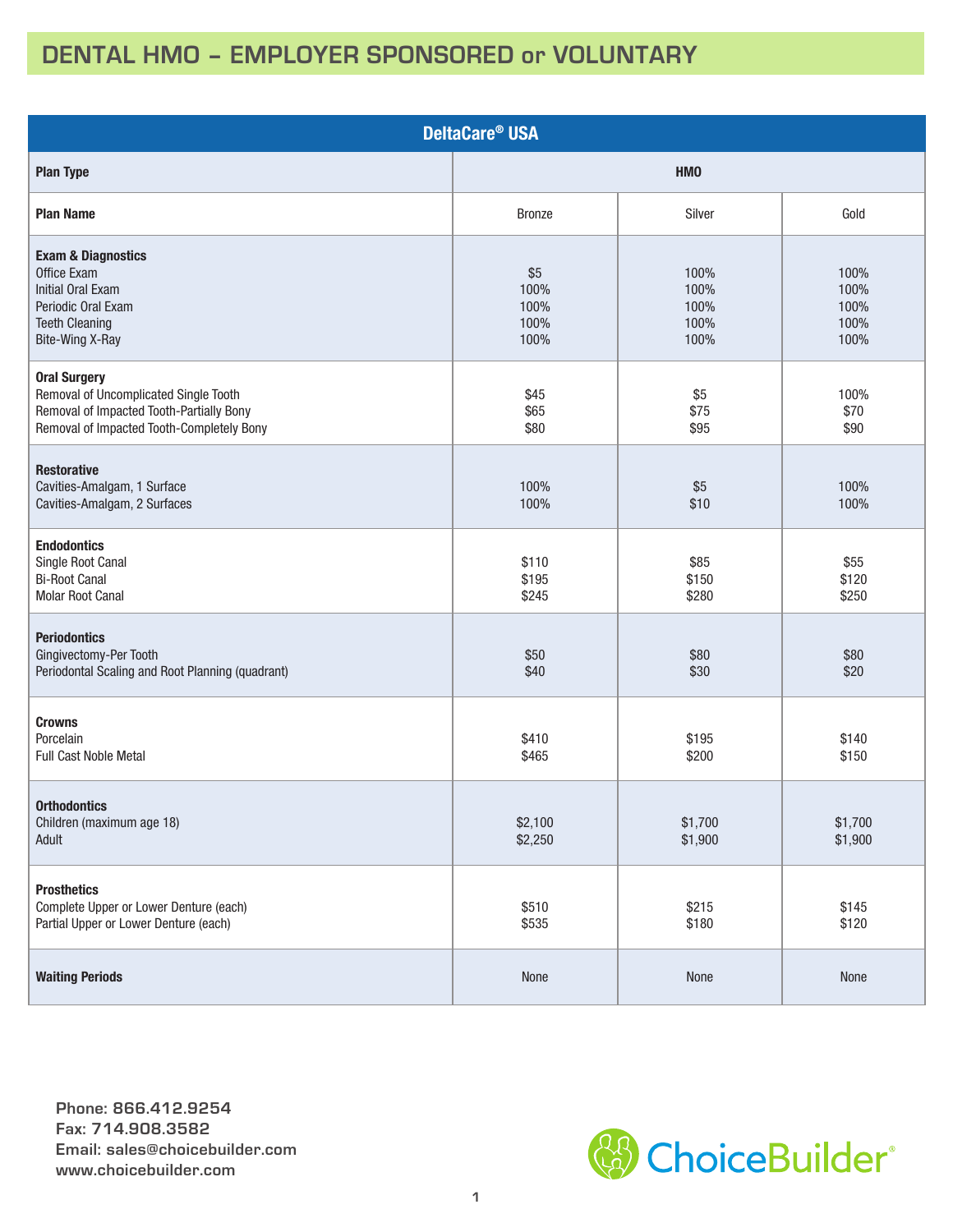## **DENTAL PPO – EMPLOYER SPONSORED or VOLUNTARY**

| <b>Carrier</b>                                                                                                                | <b>Ameritas<sup>8</sup></b>                                                                                                                                                                                                                                                                                                                                                                                                                                                                                                                                                                                                                                                                                                                                                                                         |                                        |                                                         |                                        |                                           |                                        |                                                         | <b>Anthem Blue Cross</b>                                                                                                                                                                                                                                                                                                                                                                                                                                                                                                                                                                     |                                       |                                       |                                                   |                                       |  |  |
|-------------------------------------------------------------------------------------------------------------------------------|---------------------------------------------------------------------------------------------------------------------------------------------------------------------------------------------------------------------------------------------------------------------------------------------------------------------------------------------------------------------------------------------------------------------------------------------------------------------------------------------------------------------------------------------------------------------------------------------------------------------------------------------------------------------------------------------------------------------------------------------------------------------------------------------------------------------|----------------------------------------|---------------------------------------------------------|----------------------------------------|-------------------------------------------|----------------------------------------|---------------------------------------------------------|----------------------------------------------------------------------------------------------------------------------------------------------------------------------------------------------------------------------------------------------------------------------------------------------------------------------------------------------------------------------------------------------------------------------------------------------------------------------------------------------------------------------------------------------------------------------------------------------|---------------------------------------|---------------------------------------|---------------------------------------------------|---------------------------------------|--|--|
| <b>Plan Type</b>                                                                                                              | PP <sub>0</sub>                                                                                                                                                                                                                                                                                                                                                                                                                                                                                                                                                                                                                                                                                                                                                                                                     |                                        |                                                         |                                        |                                           |                                        | PP <sub>0</sub>                                         |                                                                                                                                                                                                                                                                                                                                                                                                                                                                                                                                                                                              |                                       |                                       |                                                   |                                       |  |  |
| <b>Plan Name</b>                                                                                                              | Silver                                                                                                                                                                                                                                                                                                                                                                                                                                                                                                                                                                                                                                                                                                                                                                                                              |                                        | Gold                                                    |                                        | Platinum                                  |                                        | Silver                                                  |                                                                                                                                                                                                                                                                                                                                                                                                                                                                                                                                                                                              | $Gold -$<br><b>ER Sponsored Only</b>  |                                       | $Platinum -$<br><b>ER Sponsored Only</b>          |                                       |  |  |
|                                                                                                                               | In-Network                                                                                                                                                                                                                                                                                                                                                                                                                                                                                                                                                                                                                                                                                                                                                                                                          | Out-of-<br>Network                     | In-Network                                              | Out-of-<br>Network                     | In-Network                                | Out-of-<br>Network                     | In-Network                                              | Out-of-<br>Network                                                                                                                                                                                                                                                                                                                                                                                                                                                                                                                                                                           | In-Network                            | Out-of-<br>Network                    | In-Network                                        | Out-of-<br>Network                    |  |  |
| <b>Annual Maximum</b>                                                                                                         | \$1,100                                                                                                                                                                                                                                                                                                                                                                                                                                                                                                                                                                                                                                                                                                                                                                                                             | \$1,100                                | \$1,600                                                 | \$1,600                                | \$2,100                                   | \$2,100                                | \$1,500                                                 | \$1,500                                                                                                                                                                                                                                                                                                                                                                                                                                                                                                                                                                                      | \$2,000                               | \$2,000                               | \$2,500                                           | \$2,500                               |  |  |
| <b>Annual Deductible</b>                                                                                                      | \$50                                                                                                                                                                                                                                                                                                                                                                                                                                                                                                                                                                                                                                                                                                                                                                                                                | \$50                                   | \$50                                                    | \$50                                   | \$50                                      | \$100                                  | \$504                                                   | \$50 <sup>4</sup>                                                                                                                                                                                                                                                                                                                                                                                                                                                                                                                                                                            | \$50 <sup>4</sup>                     | \$50 <sup>4</sup>                     | \$504                                             | \$50 <sup>4</sup>                     |  |  |
| Diagnostic<br>& Preventive Care                                                                                               | Ded. Waived                                                                                                                                                                                                                                                                                                                                                                                                                                                                                                                                                                                                                                                                                                                                                                                                         | Ded. Applies                           | Ded. Waived                                             | Ded. Applies                           | Ded. Waived                               | Ded. Waived                            | Ded. Waived                                             | Ded. Waived                                                                                                                                                                                                                                                                                                                                                                                                                                                                                                                                                                                  | Ded. Waived                           | Ded. Waived                           | Ded. Waived                                       | Ded. Waived                           |  |  |
| Preventive<br><b>Basic Services</b><br><b>Major Services</b><br><b>Endodontics &amp; Periodontics</b><br>Restorative          | 100%<br>80%<br>50%<br>50%<br>See EOC                                                                                                                                                                                                                                                                                                                                                                                                                                                                                                                                                                                                                                                                                                                                                                                | 80%<br>80%<br>50%<br>50%<br>See EOC    | 100%<br>80%-90%-100%1<br>50%<br>80%-90%-100%<br>See EOC | 100%<br>80%<br>50%<br>80%<br>See EOC   | 100%<br>75%<br>75%<br>75%<br>See EOC      | 100%<br>75%<br>75%<br>75%<br>See EOC   | 100%<br>80%<br>50%<br>80%5<br>See EOC                   | 80%<br>60%<br>50%<br>60%5<br>See EOC                                                                                                                                                                                                                                                                                                                                                                                                                                                                                                                                                         | 100%<br>90%<br>60%<br>90%5<br>See EOC | 100%<br>80%<br>50%<br>80%5<br>See EOC | 100%<br>90%<br>60%<br>90% <sup>5</sup><br>See EOC | 100%<br>90%<br>60%<br>90%5<br>See EOC |  |  |
| <b>Orthodontic Care</b><br>(optional)<br>Coinsurance<br><b>Annual Maximum</b><br>Lifetime Maximum                             | 50% <sup>3</sup><br>None<br>$$1,000^3$                                                                                                                                                                                                                                                                                                                                                                                                                                                                                                                                                                                                                                                                                                                                                                              | 50% <sup>3</sup><br>None<br>$$1,000^3$ | 50% <sup>3</sup><br>None<br>$$1,000^3$                  | 50% <sup>3</sup><br>None<br>$$1,000^3$ | $50\%$ <sup>3</sup><br>None<br>$$1,000^3$ | 50% <sup>3</sup><br>None<br>$$1,000^3$ | <b>Not Covered</b><br>Not Covered<br><b>Not Covered</b> | Not Covered<br>Not Covered<br><b>Not Covered</b>                                                                                                                                                                                                                                                                                                                                                                                                                                                                                                                                             | 50%6<br>None<br>\$2,0006              | 50%6<br>None<br>\$2,0006              | 50%6<br>None<br>\$2,5006                          | 50%6<br>None<br>$$2,500^6$            |  |  |
| <b>Waiting Periods</b><br><b>Basic</b>                                                                                        | None                                                                                                                                                                                                                                                                                                                                                                                                                                                                                                                                                                                                                                                                                                                                                                                                                | None                                   | None                                                    | <b>None</b>                            | None                                      | None                                   | None                                                    | None                                                                                                                                                                                                                                                                                                                                                                                                                                                                                                                                                                                         | None                                  | None                                  | None                                              | None                                  |  |  |
| Major                                                                                                                         | None                                                                                                                                                                                                                                                                                                                                                                                                                                                                                                                                                                                                                                                                                                                                                                                                                | None                                   | None                                                    | None                                   | None                                      | None                                   | ER SPON:<br>None                                        | ER SPON:<br>None                                                                                                                                                                                                                                                                                                                                                                                                                                                                                                                                                                             | None                                  | None                                  | None                                              | None                                  |  |  |
|                                                                                                                               |                                                                                                                                                                                                                                                                                                                                                                                                                                                                                                                                                                                                                                                                                                                                                                                                                     |                                        |                                                         |                                        |                                           |                                        | VOLUN:<br>12 Months <sup>7</sup>                        | VOLUN:<br>12 Months <sup>7</sup>                                                                                                                                                                                                                                                                                                                                                                                                                                                                                                                                                             |                                       |                                       |                                                   |                                       |  |  |
| Ortho                                                                                                                         | 12 Months                                                                                                                                                                                                                                                                                                                                                                                                                                                                                                                                                                                                                                                                                                                                                                                                           | 12 Months                              | 12 Months                                               | 12 Months                              | 12 Months                                 | 12 Months                              | <b>Not Covered</b>                                      | <b>Not Covered</b>                                                                                                                                                                                                                                                                                                                                                                                                                                                                                                                                                                           | 12 Months                             | 12 Months                             | 12 Months                                         | 12 Months                             |  |  |
| <b>Orthodontic</b><br><b>Takeover Credit</b>                                                                                  | <b>ER Sponsored Only:</b><br>At initial group enrollment employer sponsored groups<br>with $10+$ eligible employees and prior continuous<br>uninterrupted orthodontic coverage of 12 months,<br>will waive orthodontic waiting period.                                                                                                                                                                                                                                                                                                                                                                                                                                                                                                                                                                              |                                        |                                                         |                                        |                                           | Does Not Apply                         |                                                         | See Plan Specific EOC                                                                                                                                                                                                                                                                                                                                                                                                                                                                                                                                                                        |                                       |                                       |                                                   |                                       |  |  |
| <b>UCR</b>                                                                                                                    |                                                                                                                                                                                                                                                                                                                                                                                                                                                                                                                                                                                                                                                                                                                                                                                                                     | Average<br>Prevailing<br>$\text{Fe}^2$ |                                                         | 80% of<br>U&C                          |                                           | 80% of<br>U&C                          |                                                         | <b>Maximum</b><br>Allowable<br>Charge                                                                                                                                                                                                                                                                                                                                                                                                                                                                                                                                                        |                                       | 90% of<br>U&C                         |                                                   | 90% of<br>U&C                         |  |  |
| <b>Annual Carry Over</b><br><b>Carry Over Amount</b><br>PPO Bonus<br><b>Benefit Threshold</b><br>Maximum Carry Over<br>Amount | \$250<br>\$100<br>\$500<br>\$1,000                                                                                                                                                                                                                                                                                                                                                                                                                                                                                                                                                                                                                                                                                                                                                                                  |                                        | \$250<br>\$100<br>\$500<br>\$1,000                      |                                        | \$400<br>\$200<br>\$750<br>\$1,200        |                                        | \$350<br>\$175<br>\$700<br>\$1,500                      |                                                                                                                                                                                                                                                                                                                                                                                                                                                                                                                                                                                              | \$400<br>\$200<br>\$800<br>\$2,000    |                                       | \$450<br>\$225<br>\$900<br>\$2,500                |                                       |  |  |
| <b>Maximum Carry Over</b><br><b>Provision</b>                                                                                 | Dental Rewards <sup>®</sup> by Ameritas - Members who visit the dentist and use only a portion<br>of their annual maximum benefit in a year are rewarded with additional benefits for the<br>following year. Based on the plan selected, members can earn additional money toward<br>their next year's annual maximum benefit - if they use less than their Benefit Threshold<br>listed above, they can increase their next year's coverage by \$250 on Silver and Gold Plans<br>or \$400 on Platinum. Plus they can earn an additional \$100 on Silver or Gold or \$200 on<br>Platinum if they visited a network provider. For more information on Dental Rewards please<br>visit www.ameritas.com. (Dental Rewards is a registered service mark of Ameritas Life<br>Insurance Corp. and is used with permission.) |                                        |                                                         |                                        |                                           |                                        |                                                         | Members who visit the dentist and use only a portion of their annual maximum benefit<br>in a year are rewarded with additional benefits for the following year. Based on the plan<br>selected, members can earn additional money toward their next year's annual maximum<br>benefit – if they use less than their Benefit Threshold listed above, they can increase<br>their next year's coverage by \$350 on Silver, \$400 on Gold or \$450 on Platinum. Plus<br>they can earn an additional \$175 on Silver, \$200 on Gold or \$225 on Platinum if they<br>only visited network providers. |                                       |                                       |                                                   |                                       |  |  |

1 Benefit increase by visiting your provider each year (See EOC for details).

2 With the Average Prevailing Fee, the plan allowance for each covered procedure is established according to the median dentist charges in the ZIP Code area where services are provided. Reimbursement allowances automatical

3 Child only.

4 Limit 3x per family.

5 Including Oral Surgery.

6 Covered adults and dependent children.

7. Waiting period waived for initial enrollees covered under the prior group plan.

8. Includes Maternity Benefit which provides an additional comprehensive evaluation and cleaning during pregnancy (See EOC for details).